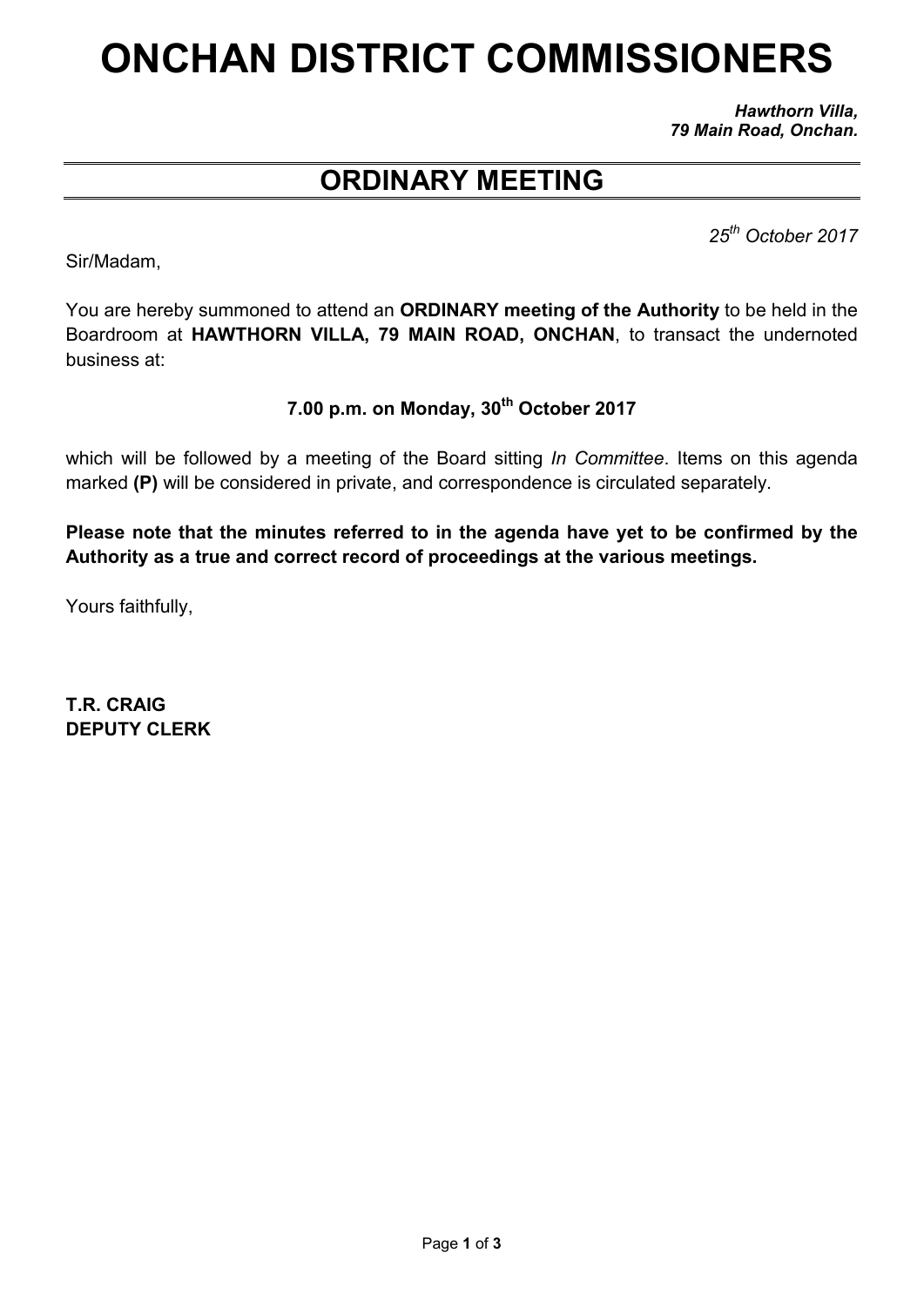## AGENDA

*The order of business at every meeting of the authority shall be in accordance with that laid down in Standing Order No. 13 unless varied by the Chairman at his discretion (with the exception of items 1, 2, 3 or 4 which cannot be varied) or by a resolution duly moved and seconded and passed on a motion which shall be moved and put without discussion.*

- 1. To choose a person to preside if the Chairman and Vice-Chairman be absent.
- 2. To deal with any business required by statute to be done before any other business.
- 3. To approve as a correct record and sign the Minutes of the:-
	- 3.1. Ordinary meeting held on 16<sup>th</sup> October 2017 *(Appendix 3.1)*
	- 3.2. (P) Staff minutes of the ordinary meeting held on 16th October 2017 *(Appendix 3.2)*
- 4. To dispose of any relevant business arising from such minutes if not referred to in the minutes of any Special Committee.

None.

*5.* To deal with any business expressly required by statute to be done.

None.

#### 6. To dispose of any relevant business adjourned from a previous meeting.

| 6.1<br>6.2 | (C17/10/02/06(1) - previously discussed16/10/17)<br>Civic Sunday<br>Torchlight Procession (C17/10/02/09(1) - previously discussed 16/10/17) | (Deputy Clerk to report)<br>(Chairman to report) |
|------------|---------------------------------------------------------------------------------------------------------------------------------------------|--------------------------------------------------|
| 6.3        | (P) Onchan Raceway - Lease (C17/10/01/18(1) - previously discussed 02/10/17)                                                                | (Previously circulated)                          |
| 6.4        | (C17/10/01/18(2) - previously discussed 02/10/17)<br>$(P)$ Onchan AFC - Licence                                                             | (Previously circulated)                          |
| 6.5        | (P) Mission Statement (C17/10/02/17(3) - previously discussed 16/10/17)                                                                     | (Chairman to report)                             |
| 6.6        | (C17/10/02/18(1) - previously discussed 16/10/17)<br>(P) Christmas Trees                                                                    | (Chairman to report)                             |

#### *7.* To consider any planning decisions/communications from the Department of Infrastructure Planning Committee.

- 7.1 Plans for Consideration *(Appendix 7.1)*
	- (a) PA 17/01063 36 King Edward Park
	- (b) PA 17/01080 13 Belgravia Road
	- (c) PA 17/01085 29 Fairfield Avenue
- 7.2 Planning Communications

None.